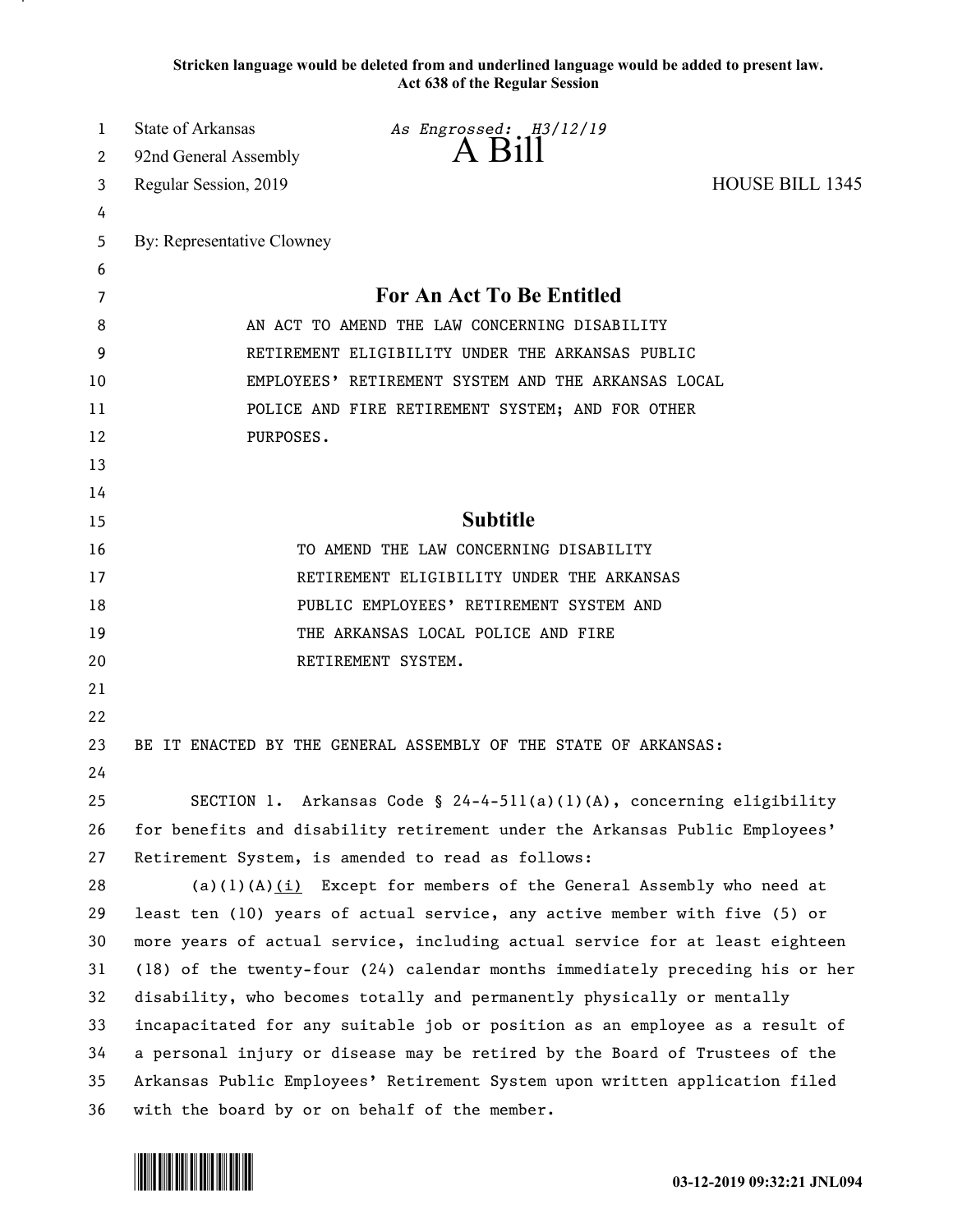| 1  | $(ii)(a)$ As used in subdivision $(a)(1)(A)(i)$ of this                       |  |  |
|----|-------------------------------------------------------------------------------|--|--|
| 2  | section, "disease" includes without limitation cancer that a firefighter or   |  |  |
| 3  | volunteer firefighter is diagnosed with while he or she is in the line of     |  |  |
| 4  | <u>duty.</u>                                                                  |  |  |
| 5  | A finding that a firefighter or volunteer<br>(b)                              |  |  |
| 6  | firefighter was diagnosed with cancer while he or she was in the line of duty |  |  |
| 7  | may be rebutted by a preponderance of the evidence.                           |  |  |
| 8  | $(iii)$ As used in subdivision $(a)(1)(A)(ii)$ of this                        |  |  |
| 9  | section, "cancer" means:                                                      |  |  |
| 10 | Leukemia, lymphoma, mesothelioma, or<br>(a)                                   |  |  |
| 11 | multiple myeloma;                                                             |  |  |
| 12 | Cancer of the brain, urinary tract, liver,<br>(b)                             |  |  |
| 13 | skin, breast, cervix, thyroid, prostate, testicle, colon, or digestive tract; |  |  |
| 14 | or                                                                            |  |  |
| 15 | (c) A cancer that has been found by research                                  |  |  |
| 16 | and statistics to show higher instances of occurrence in firefighters than in |  |  |
| 17 | the general population, if the firefighter was exposed to a known carcinogen, |  |  |
| 18 | as determined by the Department of Health with consideration to the findings  |  |  |
| 19 | of the International Agency for Research on Cancer, while in the official     |  |  |
| 20 | line of duty.                                                                 |  |  |
| 21 |                                                                               |  |  |
| 22 | SECTION 2. Arkansas Code § 24-10-607(a)(1)(A), concerning disability          |  |  |
| 23 | retirement under the Arkansas Local Police and Fire Retirement System, is     |  |  |
| 24 | amended to read as follows:                                                   |  |  |
| 25 | $(a)(1)(A)(i)$ An active member with five (5) years of credited service,      |  |  |
| 26 | including credited service for seventy-five percent (75%) of the two (2)      |  |  |
| 27 | years immediately preceding his or her disability, who while an active member |  |  |
| 28 | becomes totally and permanently physically or mentally incapacitated for any  |  |  |
| 29 | suitable duty as an employee as a result of a personal injury or disease, may |  |  |
| 30 | be retired by the Board of Trustees of the Arkansas Local Police and Fire     |  |  |
| 31 | Retirement System upon proper application filed with the board by or on       |  |  |
| 32 | behalf of the member or former member.                                        |  |  |
| 33 | A member hired on or after July 1, 2013, shall<br>(ii)                        |  |  |
| 34 | accrue ten (10) years of actual service in order to be eligible for           |  |  |
| 35 | retirement.                                                                   |  |  |
| 36 | $(iii)(a)$ As used in subdivision $(a)(1)(A)(i)$ of this                      |  |  |
|    | $\overline{c}$<br>03-12-2019 09:32:21 JNL094                                  |  |  |